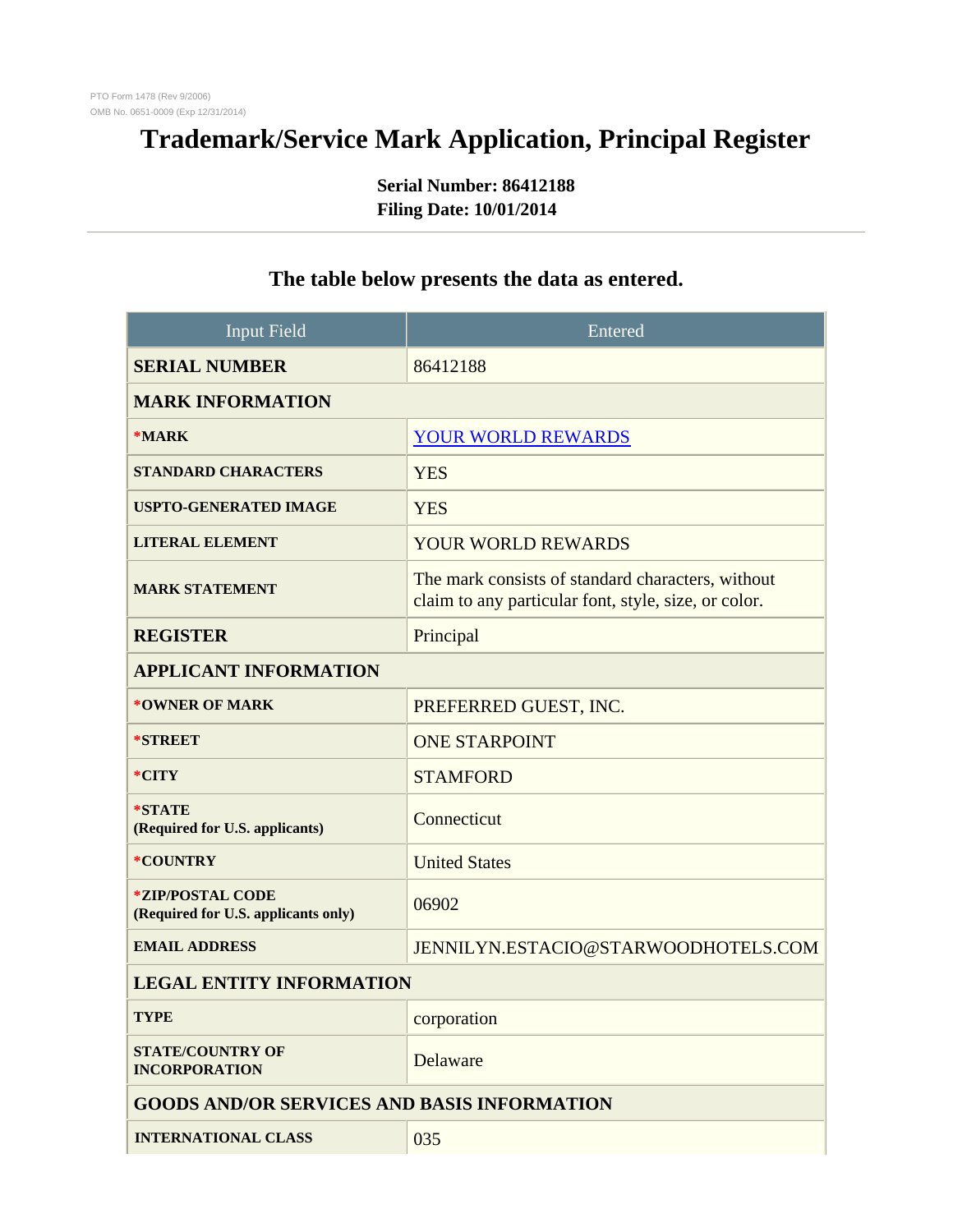| *IDENTIFICATION                                      | <b>LOYALTY PROGRAM</b>                            |  |
|------------------------------------------------------|---------------------------------------------------|--|
| <b>FILING BASIS</b>                                  | SECTION 1(b)                                      |  |
| <b>INTERNATIONAL CLASS</b>                           | 039                                               |  |
| *IDENTIFICATION                                      | travel reservation program                        |  |
| <b>FILING BASIS</b>                                  | SECTION 1(b)                                      |  |
| <b>INTERNATIONAL CLASS</b>                           | 043                                               |  |
| *IDENTIFICATION                                      | hotels, resorts, temporary accommodation services |  |
| <b>FILING BASIS</b>                                  | SECTION 1(b)                                      |  |
| <b>ATTORNEY INFORMATION</b>                          |                                                   |  |
| <b>NAME</b>                                          | <b>AINSLEE SCHREIBER</b>                          |  |
| <b>ATTORNEY DOCKET NUMBER</b>                        | 1143.USA                                          |  |
| <b>FIRM NAME</b>                                     | STARWOOD HOTELS & RESORTS WORLDWIDE,<br>INC.      |  |
| <b>STREET</b>                                        | <b>ONE STARPOINT</b>                              |  |
| <b>CITY</b>                                          | <b>STAMFORD</b>                                   |  |
| <b>STATE</b>                                         | Connecticut                                       |  |
| <b>COUNTRY</b>                                       | <b>United States</b>                              |  |
| <b>ZIP/POSTAL CODE</b>                               | 06902                                             |  |
| <b>EMAIL ADDRESS</b>                                 | JENNILYN.ESTACIO@STARWOODHOTELS.COM               |  |
| <b>AUTHORIZED TO COMMUNICATE</b><br><b>VIA EMAIL</b> | Yes                                               |  |
| <b>CORRESPONDENCE INFORMATION</b>                    |                                                   |  |
| <b>NAME</b>                                          | <b>AINSLEE SCHREIBER</b>                          |  |
| <b>FIRM NAME</b>                                     | STARWOOD HOTELS & RESORTS WORLDWIDE,<br>INC.      |  |
| <b>STREET</b>                                        | <b>ONE STARPOINT</b>                              |  |
| <b>CITY</b>                                          | <b>STAMFORD</b>                                   |  |
| <b>STATE</b>                                         | Connecticut                                       |  |
| <b>COUNTRY</b>                                       | <b>United States</b>                              |  |
| <b>ZIP/POSTAL CODE</b>                               | 06902                                             |  |
| <b>EMAIL ADDRESS</b>                                 | JENNILYN.ESTACIO@STARWOODHOTELS.COM               |  |
| <b>AUTHORIZED TO COMMUNICATE</b>                     |                                                   |  |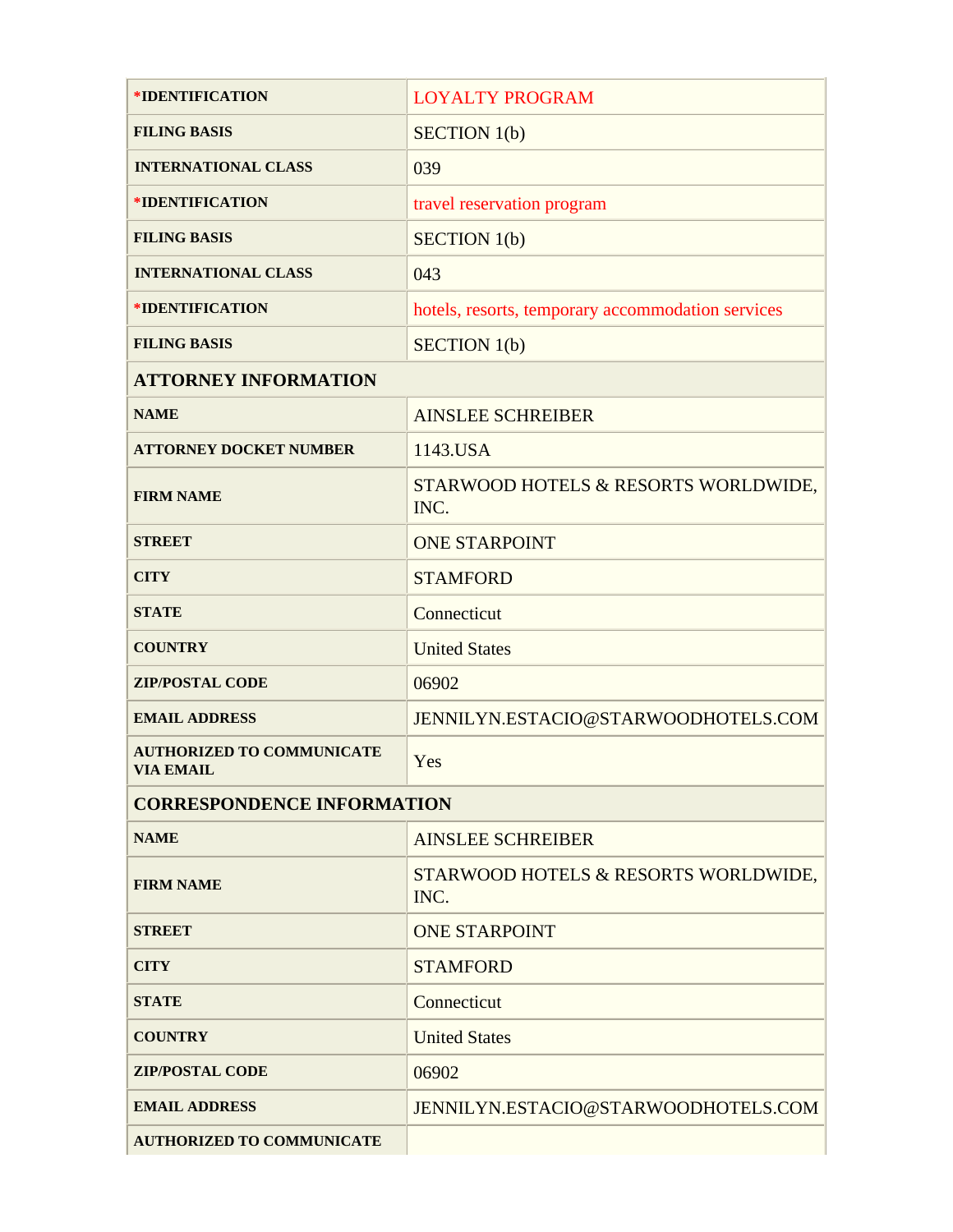| <b>VIA EMAIL</b>              | Yes                                  |
|-------------------------------|--------------------------------------|
| <b>FEE INFORMATION</b>        |                                      |
| <b>NUMBER OF CLASSES</b>      | 3                                    |
| <b>FEE PER CLASS</b>          | 325                                  |
| <i><b>*TOTAL FEE DUE</b></i>  | 975                                  |
| <i><b>*TOTAL FEE PAID</b></i> | 975                                  |
| <b>SIGNATURE INFORMATION</b>  |                                      |
| <b>SIGNATURE</b>              | /m/                                  |
| <b>SIGNATORY'S NAME</b>       | <b>Marshall Donat</b>                |
| <b>SIGNATORY'S POSITION</b>   | Vice President & Assistant Secretary |
| <b>DATE SIGNED</b>            | 10/01/2014                           |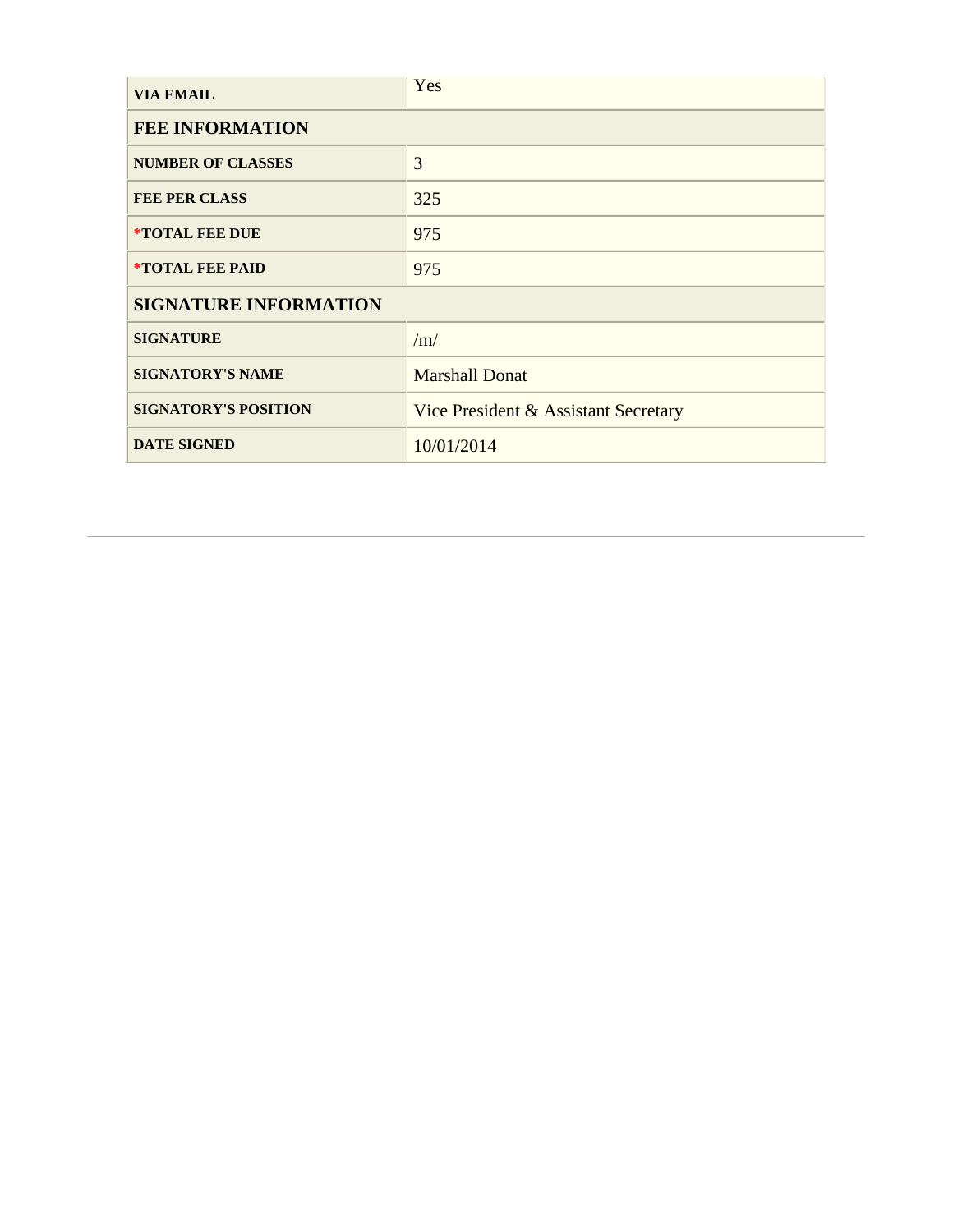### **Trademark/Service Mark Application, Principal Register**

## **Serial Number: 86412188 Filing Date: 10/01/2014**

#### **To the Commissioner for Trademarks:**

#### **MARK:** YOUR WORLD REWARDS (Standard Characters, see [mark](../APP0002.JPG))

The literal element of the mark consists of YOUR WORLD REWARDS. The mark consists of standard characters, without claim to any particular font, style, size, or color.

The applicant, PREFERRED GUEST, INC., a corporation of Delaware, having an address of ONE STARPOINT STAMFORD, Connecticut 06902 United States

requests registration of the trademark/service mark identified above in the United States Patent and Trademark Office on the Principal Register established by the Act of July 5, 1946 (15 U.S.C. Section 1051 et seq.), as amended, for the following:

#### International Class 035: LOYALTY PROGRAM

Intent to Use: The applicant has a bona fide intention to use or use through the applicant's related company or licensee the mark in commerce on or in connection with the identified goods and/or services. (15 U.S.C. Section 1051(b)).

 International Class 039: travel reservation program Intent to Use: The applicant has a bona fide intention to use or use through the applicant's related company or licensee the mark in commerce on or in connection with the identified goods and/or services. (15 U.S.C. Section 1051(b)).

 International Class 043: hotels, resorts, temporary accommodation services Intent to Use: The applicant has a bona fide intention to use or use through the applicant's related company or licensee the mark in commerce on or in connection with the identified goods and/or services. (15 U.S.C. Section 1051(b)).

The applicant's current Attorney Information: AINSLEE SCHREIBER of STARWOOD HOTELS & RESORTS WORLDWIDE, INC. ONE STARPOINT STAMFORD, Connecticut 06902 United States The attorney docket/reference number is 1143.USA. The applicant's current Correspondence Information: AINSLEE SCHREIBER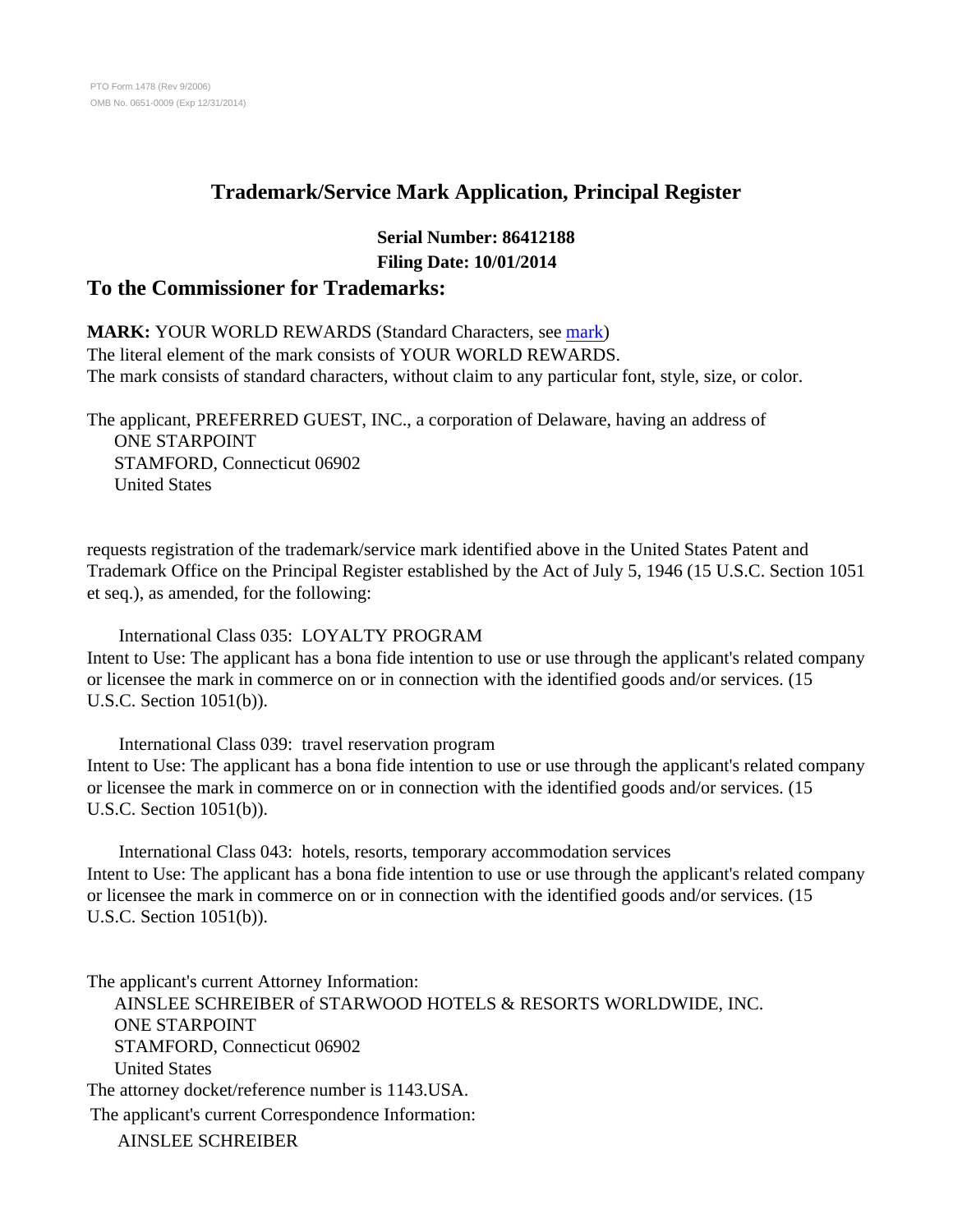STARWOOD HOTELS & RESORTS WORLDWIDE, INC. ONE STARPOINT STAMFORD, Connecticut 06902 JENNILYN.ESTACIO@STARWOODHOTELS.COM (authorized)

A fee payment in the amount of \$975 has been submitted with the application, representing payment for 3 class(es).

#### **Declaration**

The signatory believes that: if the applicant is filing the application under 15 U.S.C. Section 1051(a), the applicant is the owner of the trademark/service mark sought to be registered; the applicant or the applicant's related company or licensee is using the mark in commerce on or in connection with the goods/services in the application, and such use by the applicant's related company or licensee inures to the benefit of the applicant; the specimen(s) shows the mark as used on or in connection with the goods/services in the application; and/or if the applicant filed an application under 15 U.S.C. Section 1051(b), Section 1126(d), and/or Section 1126(e), the applicant is entitled to use the mark in commerce; the applicant has a bona fide intention to use or use through the applicant's related company or licensee the mark in commerce on or in connection with the goods/services in the application. The signatory believes that to the best of the signatory's knowledge and belief, no other person has the right to use the mark in commerce, either in the identical form or in such near resemblance as to be likely, when used on or in connection with the goods/services of such other person, to cause confusion or mistake, or to deceive. The signatory being warned that willful false statements and the like are punishable by fine or imprisonment, or both, under 18 U.S.C. Section 1001, and that such willful false statements and the like may jeopardize the validity of the application or any registration resulting therefrom, declares that all statements made of his/her own knowledge are true and all statements made on information and belief are believed to be true.

#### **Declaration Signature**

Signature: /m/ Date: 10/01/2014 Signatory's Name: Marshall Donat Signatory's Position: Vice President & Assistant Secretary RAM Sale Number: 86412188 RAM Accounting Date: 10/02/2014

Serial Number: 86412188 Internet Transmission Date: Wed Oct 01 18:05:11 EDT 2014 TEAS Stamp: USPTO/BAS-107.188.49.1-20141001180511381 177-86412188-500839294edd38d79246a9b8dfc df9ed2e95fe0cf49c365c7f58d7862f1a8257cb-DA-4773-20141001175839683293